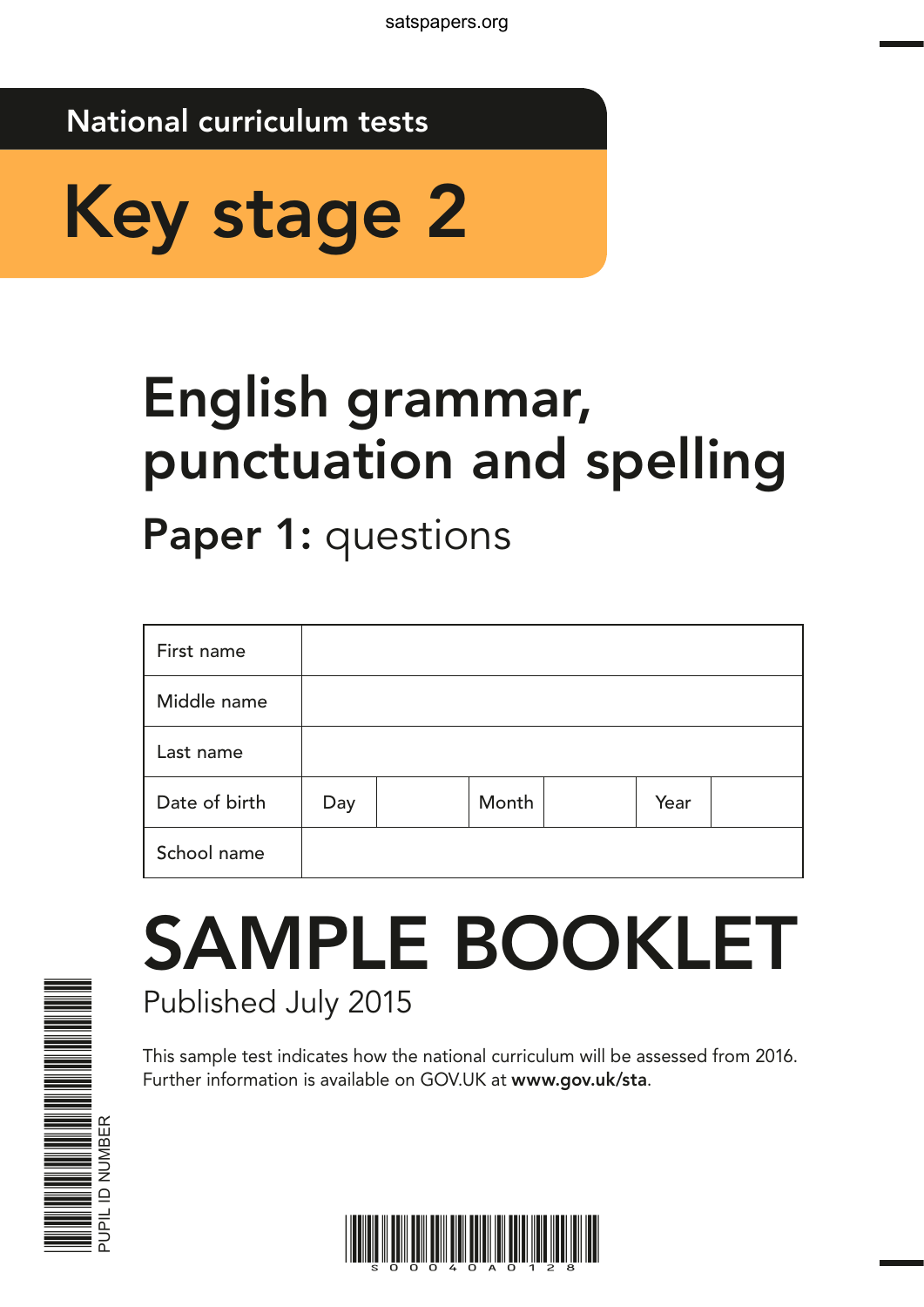satspapers.org

[BLANK PAGE]

Please do not write on this page.

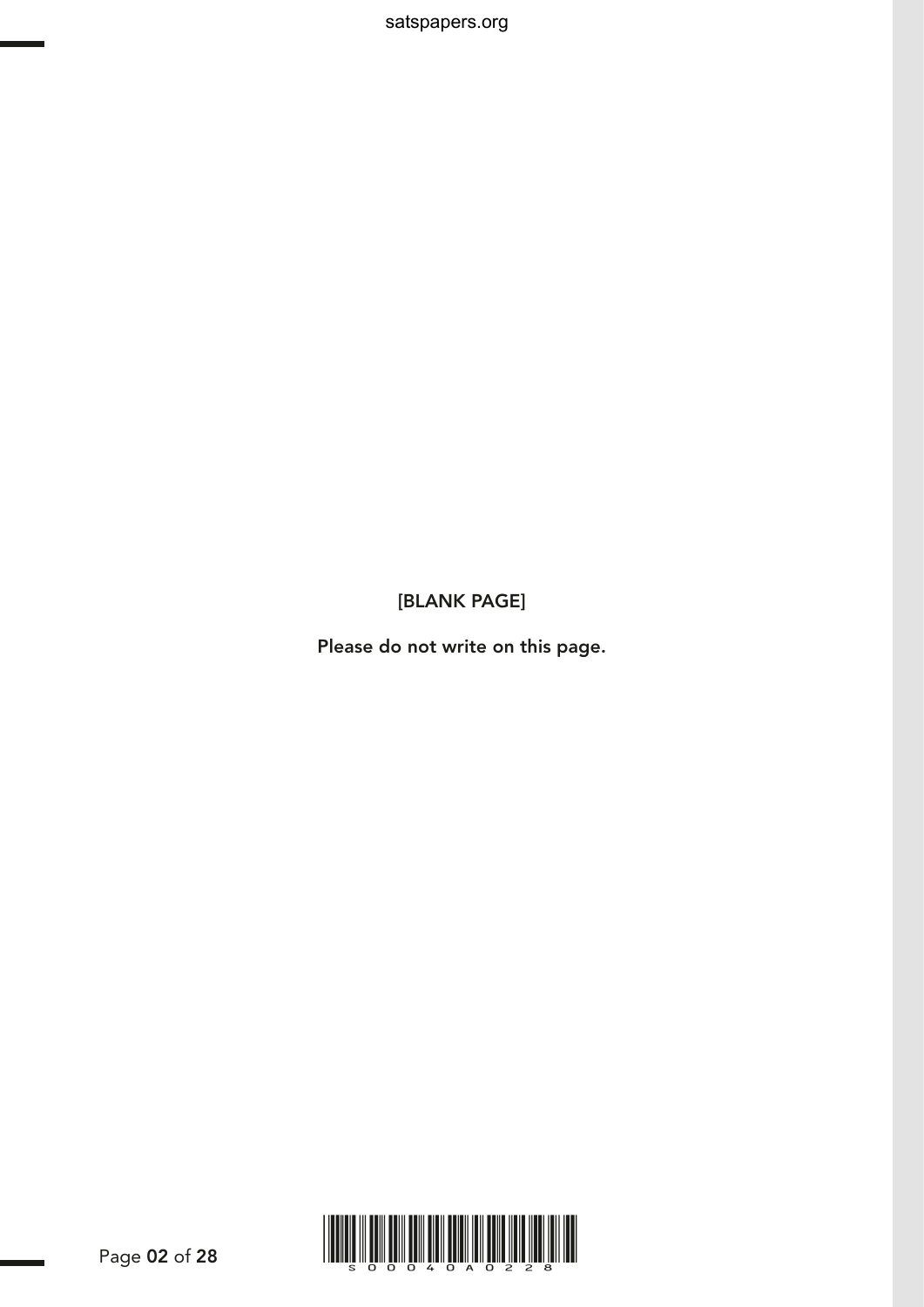## **Instructions**

#### Questions and answers

You have 45 minutes to complete this test. There are different types of question for you to answer in different ways. The space for your answer shows you what type of answer is needed. Write your answer in the space provided. Do not write over any barcodes.

#### Multiple-choice answers

For some questions, you do not need to do any writing. Read the instructions carefully so that you know how to answer each question.

#### Short answers

Some questions are followed by a line or a box. This shows that you need to write a word, a few words or a sentence.

## Marks

The number under each line at the side of the page tells you the maximum number of marks for each question.

You should work through the booklet until you are asked to stop.

Work as quickly and as carefully as you can. If you finish before the end, go back and check your work.

You have 45 minutes to answer the questions in this booklet.

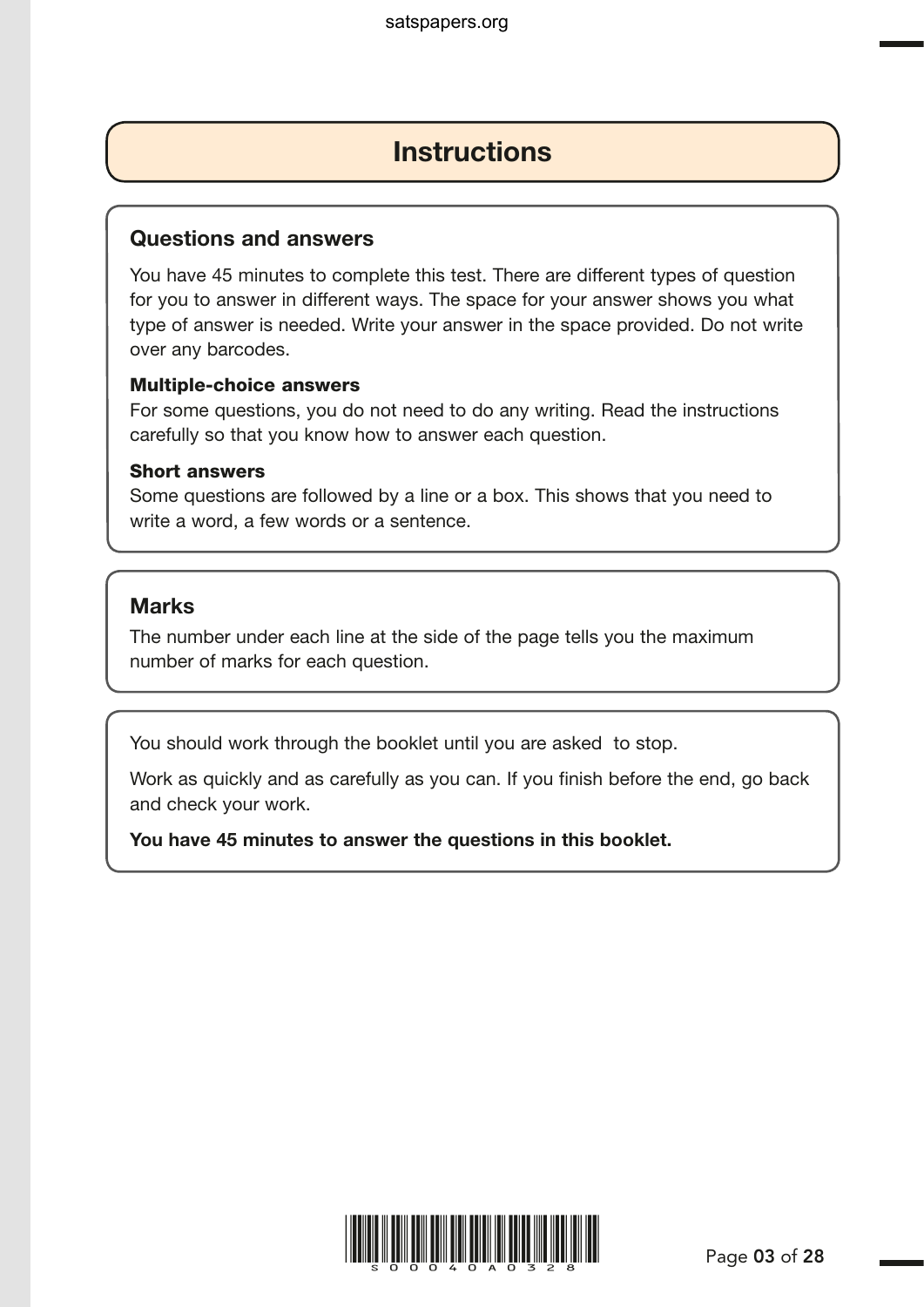

Which pair of verbs correctly completes the sentence below?

Pluto \_\_\_\_\_\_ now called a dwarf planet, but once it \_\_\_\_\_ classified as a planet.





XX 2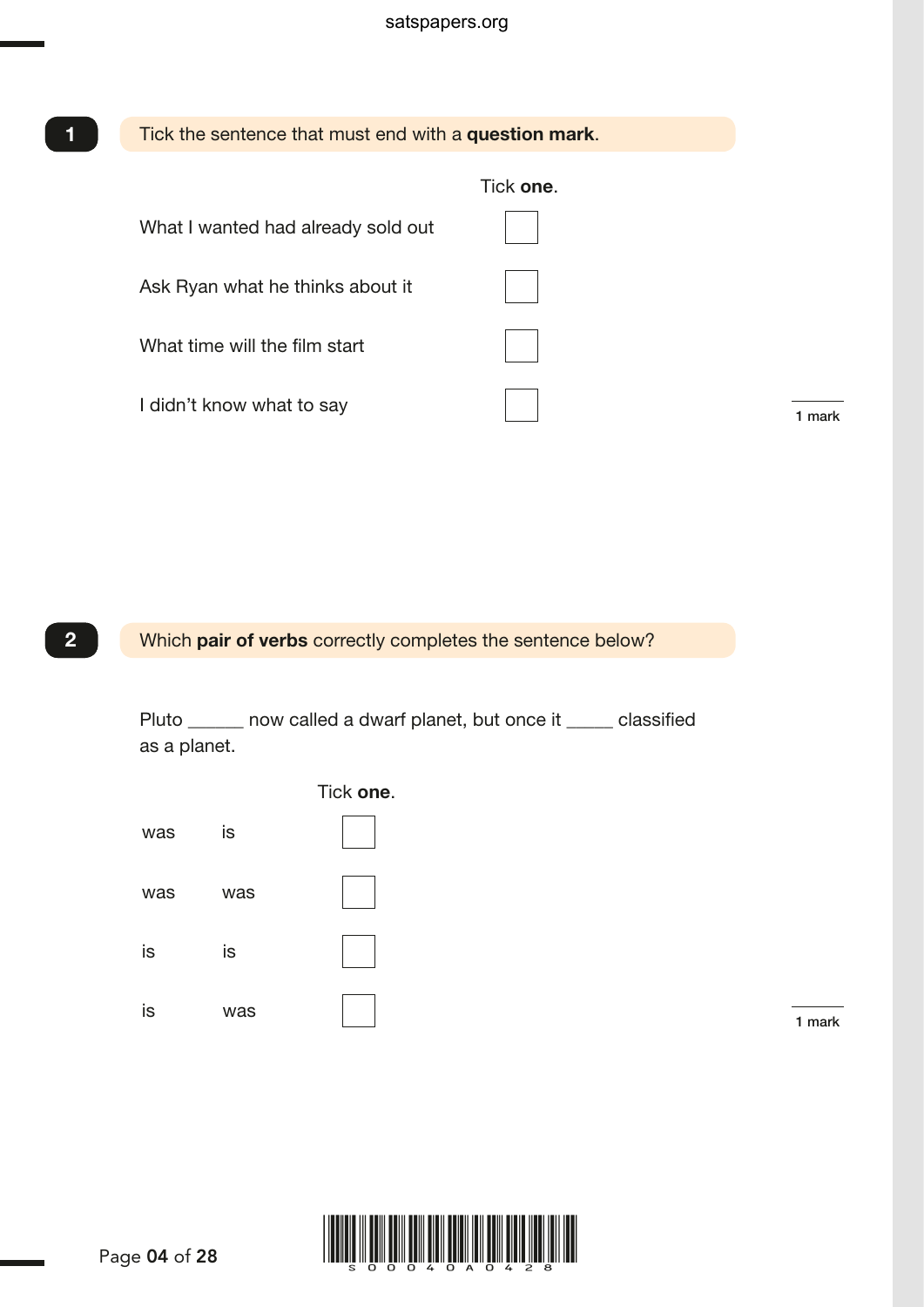#### Draw a line to match each prefix to the correct word so that it makes a new word.



1 mark

G003788.p1 – 18 March 2015 11:43 AM – Version 4

## Which sentence has been punctuated correctly? Tick one. Immediately after, dinner we did the washing up. Immediately after dinner we did, the washing up. Immediately after dinner, we did the washing up. Immediately, after dinner we did the washing up. x 41 mark

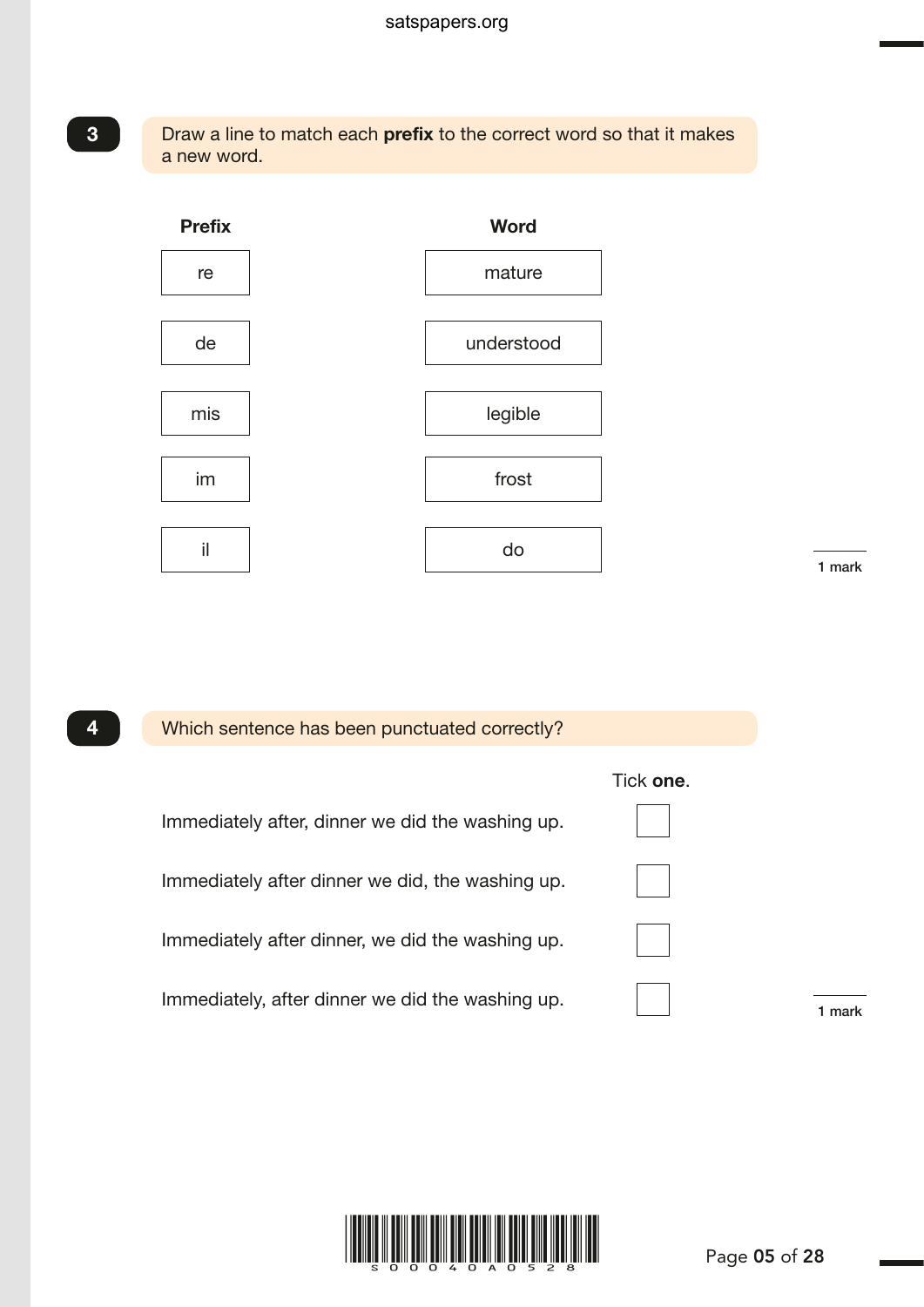| 5 | Which sentence below is written in the <b>past tense</b> ? |           |  |
|---|------------------------------------------------------------|-----------|--|
|   |                                                            | Tick one. |  |
|   | That is the oldest house in our village.                   |           |  |
|   | The original part of the house dates from 1760.            |           |  |
|   | The roof was replaced in 1970.                             |           |  |
|   | The owners plan to open the house to the public.           |           |  |

Circle one verb in each underlined pair to complete the sentences using Standard English.

We was / were planning to hold a cake sale at school.

I was / were chosen to design the posters.

1 mark



6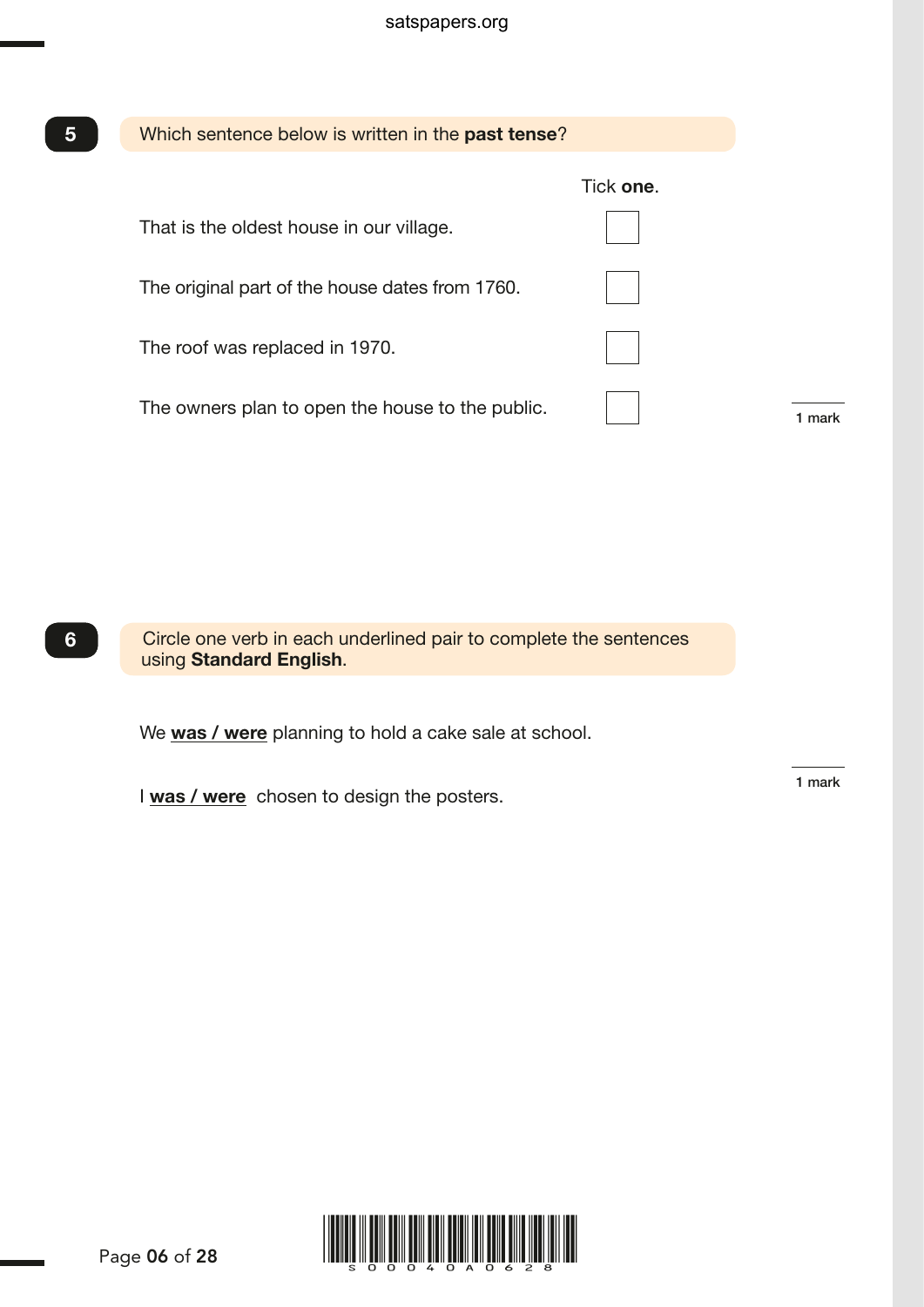

# That decision does not seem fair.

1 mark

G003617.p1 – 18 March 2015 11:56 AM – Version 3



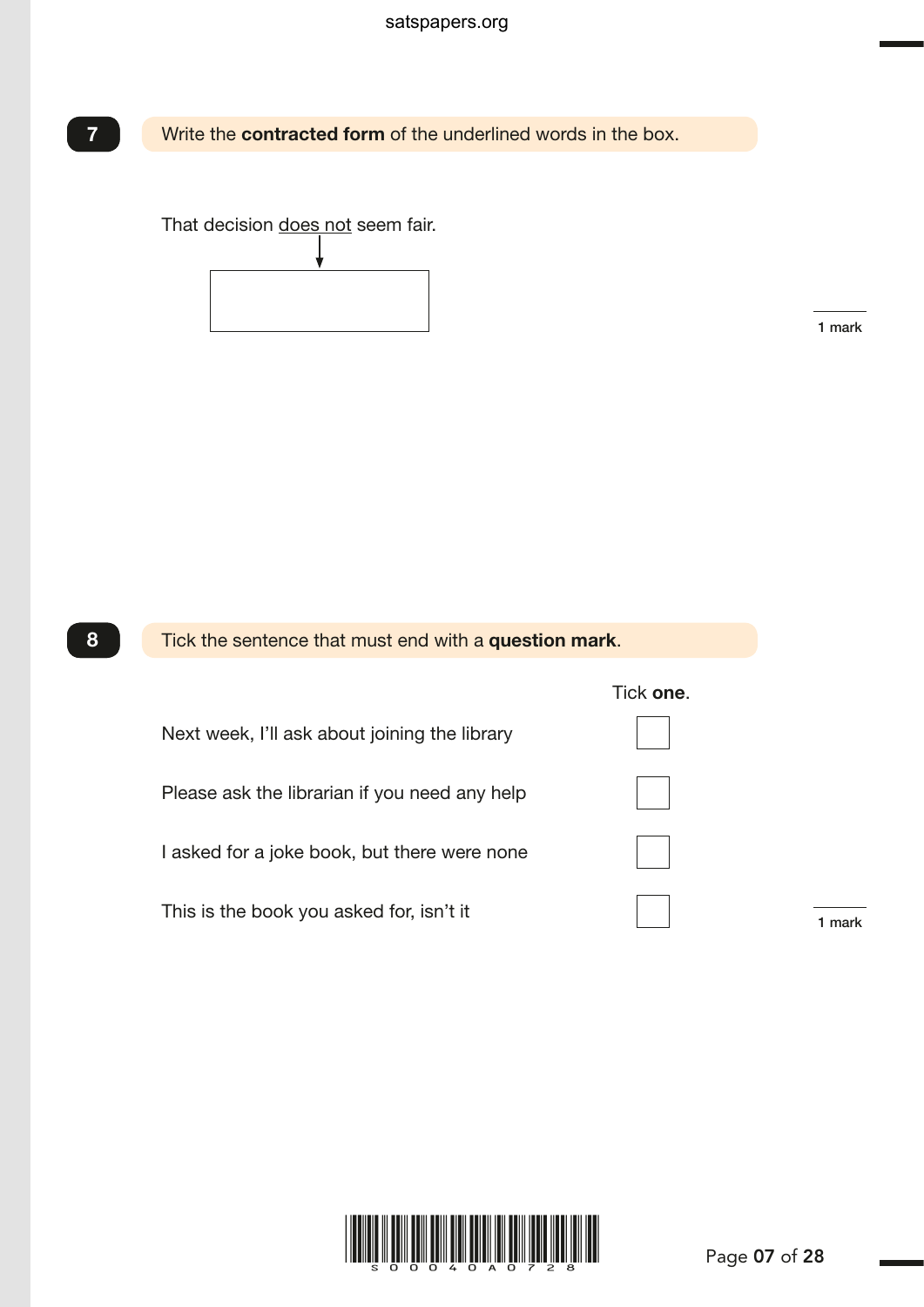| 9  | Which sentence uses an apostrophe correctly?             |           |        |
|----|----------------------------------------------------------|-----------|--------|
|    |                                                          | Tick one. |        |
|    | The children's clothes were hanging up.                  |           |        |
|    | The childrens' clothes were hanging up.                  |           |        |
|    | The childrens clothe's were hanging up.                  |           |        |
|    | The childrens clothes' were hanging up.                  |           | 1 mark |
|    |                                                          |           |        |
|    |                                                          |           |        |
|    |                                                          |           |        |
|    |                                                          |           |        |
| 10 | What does the word Others refer to in the passage below? |           |        |

 Some plants, such as sunflowers, die in winter. Others, such as daffodils, survive as bulbs underground.



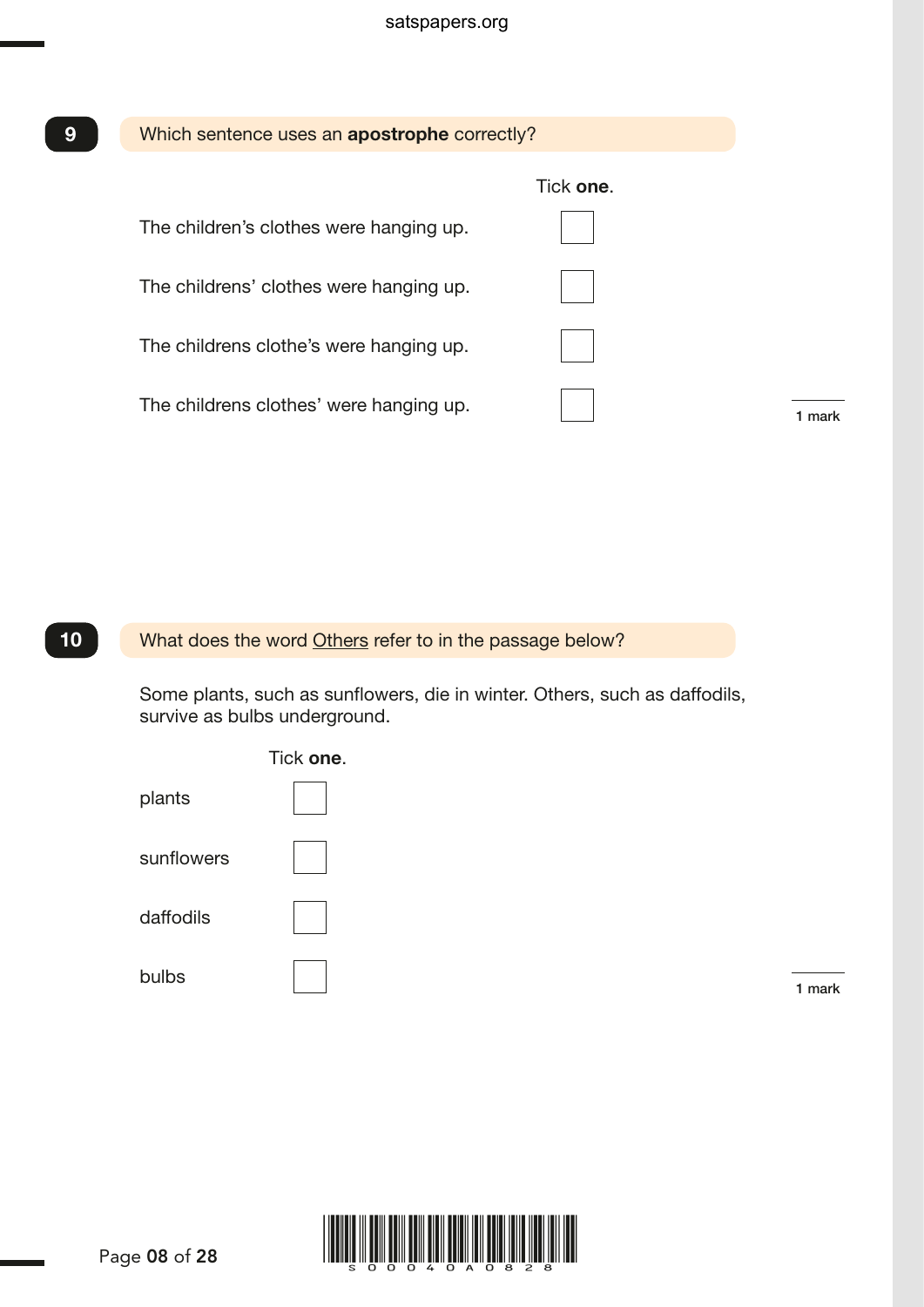#### Circle all the pronouns in the sentence below.

They bought new jumpers for themselves and a warm scarf

for Dad.

X 11

1 mark

G004991.p1 – 18 March 2015 1:10 PM – Version 2

Complete the sentence with an adjective formed from the verb create. 12

> The artist was very \_\_\_\_\_\_\_\_\_\_\_\_\_\_\_\_\_\_\_\_ and produced many original works.

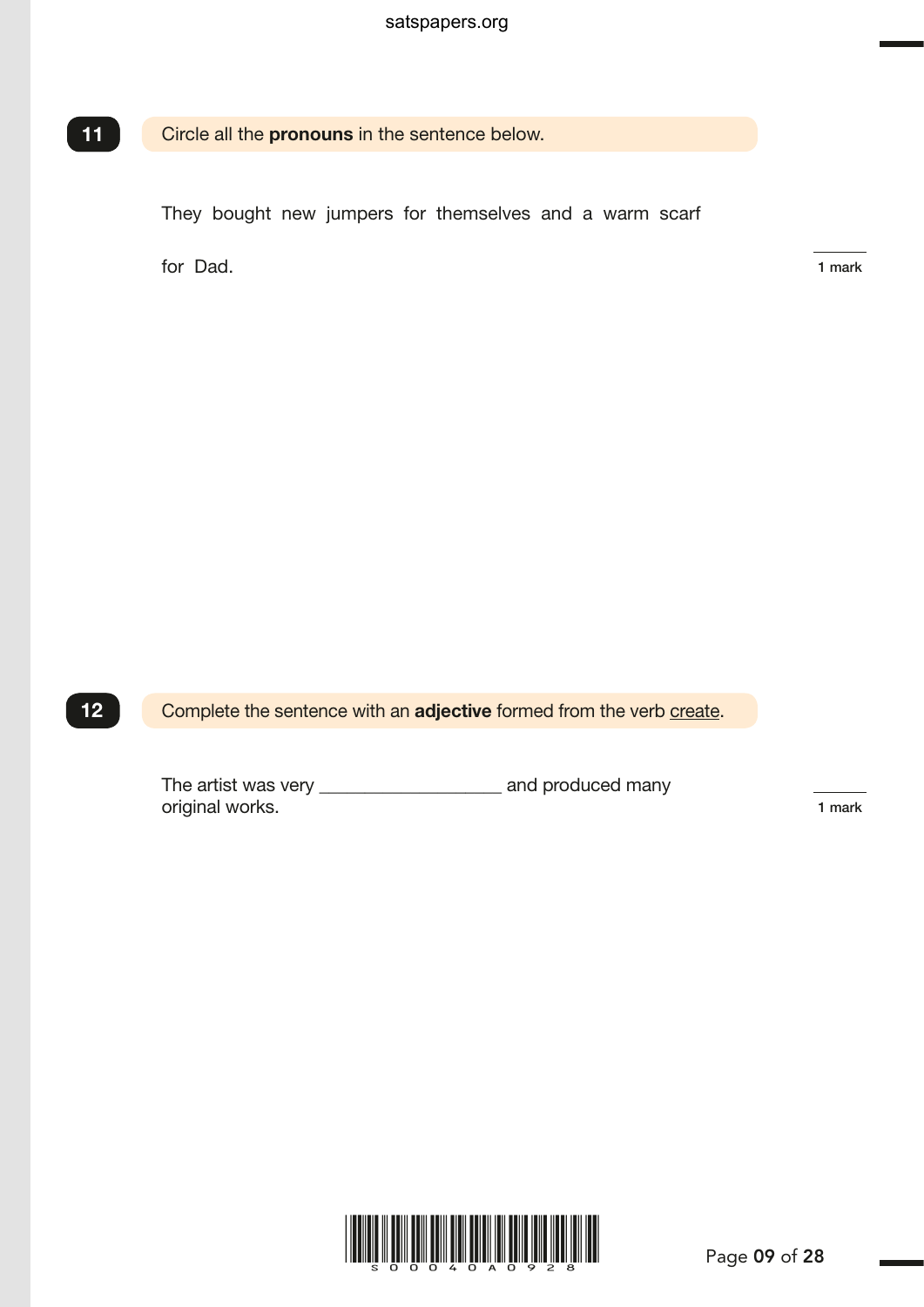Tick one box to show which part of the sentence is a relative clause.

The table which is made of oak is now black with age.



1 mark

Tick the option that shows how the underlined words are used in the sentence. X 14

My baby brother was born in the hospital where my father works.



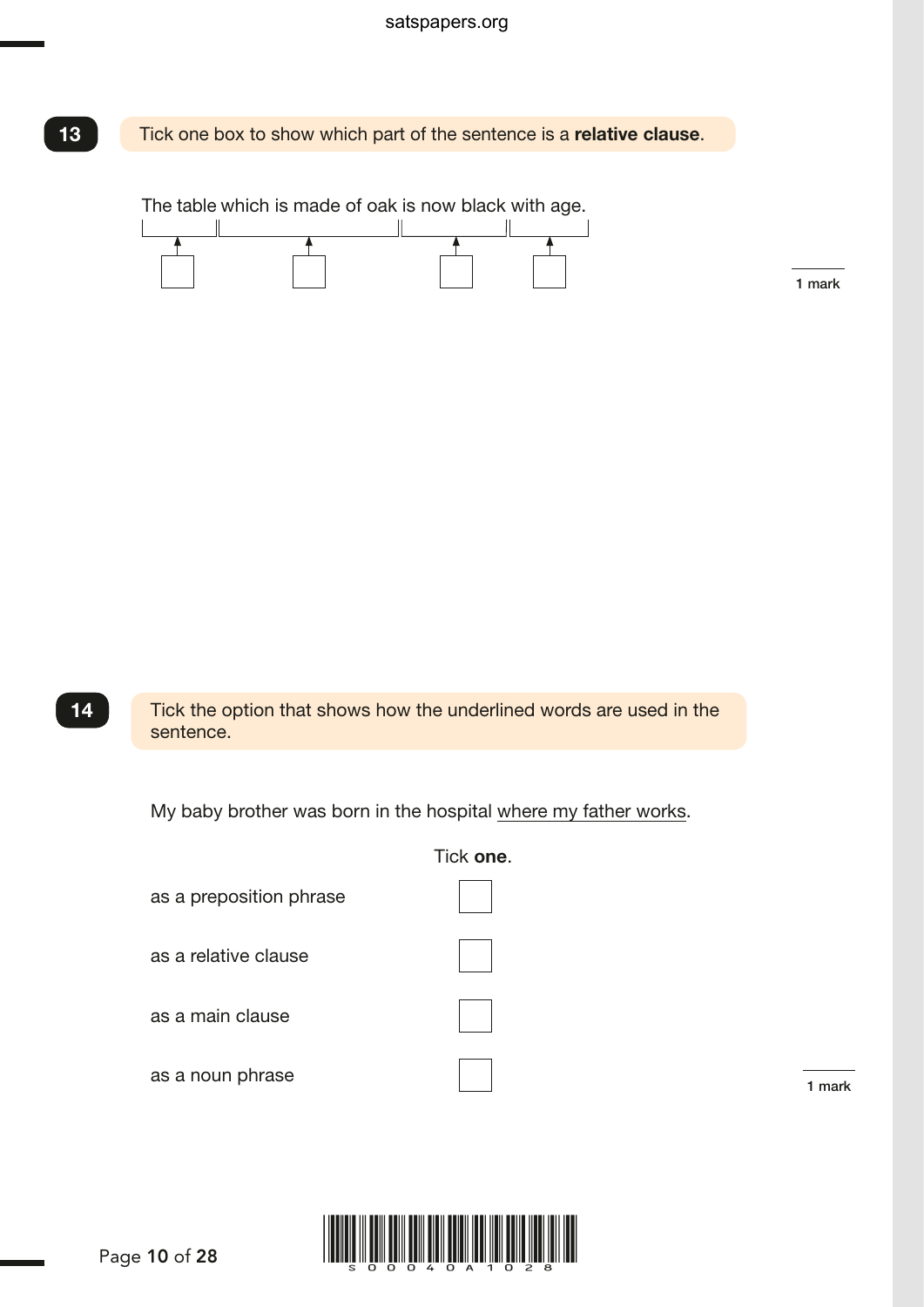#### Tick one box in each row to show how the **modal verb** affects the meaning of the sentence.

| <b>Sentence</b>                                         | Modal verb<br>indicates<br>certainty | Modal verb<br><b>indicates</b><br>possibility |  |
|---------------------------------------------------------|--------------------------------------|-----------------------------------------------|--|
| It will be very cold<br>tomorrow.                       |                                      |                                               |  |
| John might have missed<br>the train.                    |                                      |                                               |  |
| Ann can speak six<br>languages.                         |                                      |                                               |  |
| You could finish your work<br>by the end of the lesson. |                                      |                                               |  |

G003895.p1 – 18 March 2015 1:44 PM – Version 3

#### x 16

What is the name of the **punctuation mark** used between the two main clauses below?

 My sister loves team sports; my brother, on the other hand, prefers individual sports – such as athletics.

1 mark



15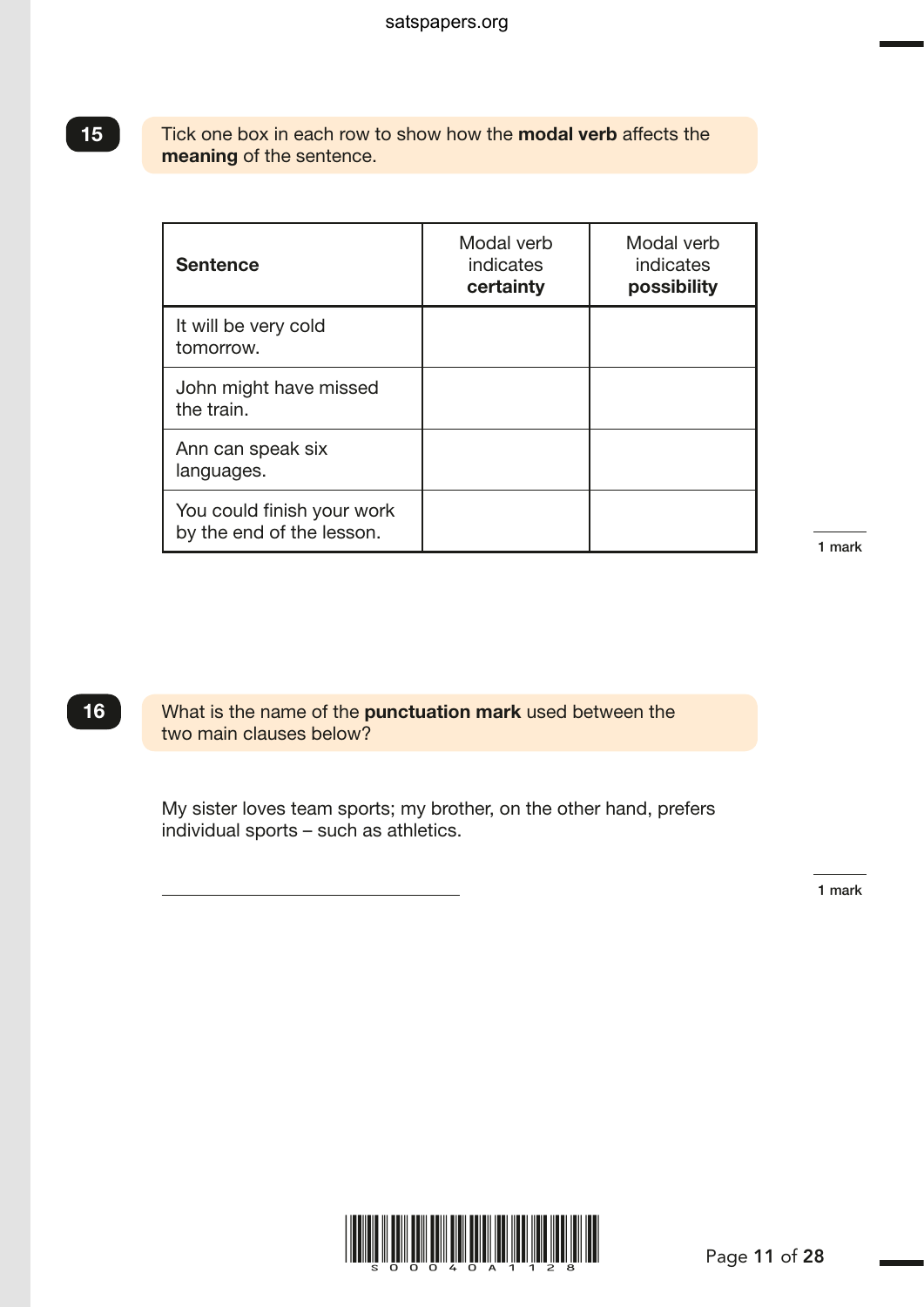#### Tick one box in each row to show if the underlined clause is a main clause or a subordinate clause.

| <b>Sentence</b>                                                                             | <b>Main</b><br>clause | <b>Subordinate</b><br>clause |
|---------------------------------------------------------------------------------------------|-----------------------|------------------------------|
| Billie, who was nine years old, loved<br>to play tennis.                                    |                       |                              |
| Billie's mum bought her a tennis<br>racket so that she could play<br>more often.            |                       |                              |
| Billie could not play tennis with her<br>friend Lana because Lana did not<br>have a racket. |                       |                              |

1 mark

#### Circle all the conjunctions in the sentences below. 18

 Once Harry had checked the weather forecast, he set off on his walk.

 Whilst climbing up the mountain, he was unaware of the dangers ahead.

He needed to turn back immediately since a storm was coming.

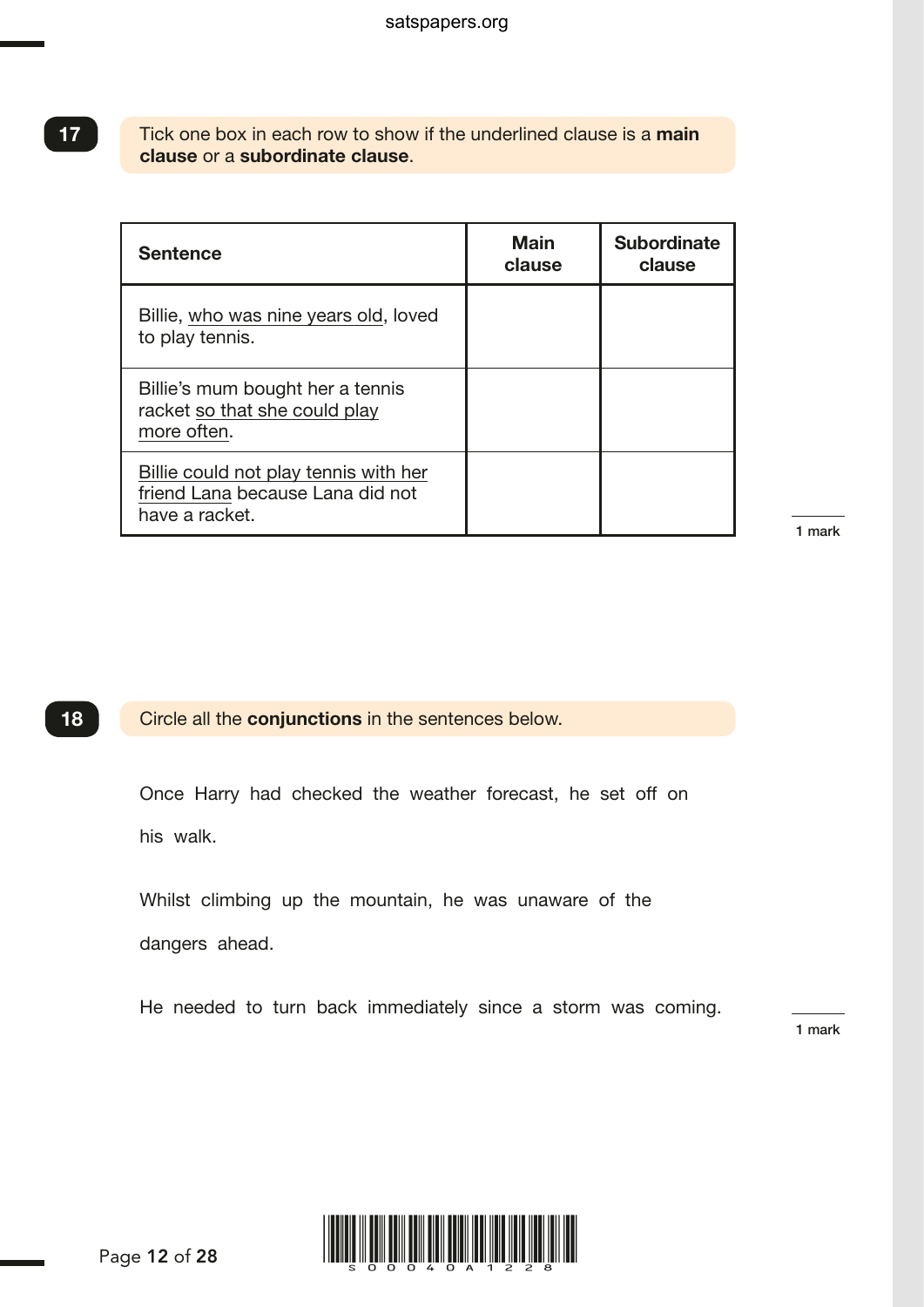Circle the two words in the sentence below that are synonyms of each other.

He was lucky to win first prize – he knew it was fortunate

that his closest rival had decided not to take part. 1 mark

G003941.p1 – 18 March 2015 2:04 PM – Version 3

| 20 | Tick all the sentences that contain a preposition. |  |
|----|----------------------------------------------------|--|
|    | Ali locked the door before he left.                |  |
|    | The shops are beyond the main road.                |  |
|    | My brother is behind me in the race.               |  |
|    | Barry is below Andrew in the register.             |  |

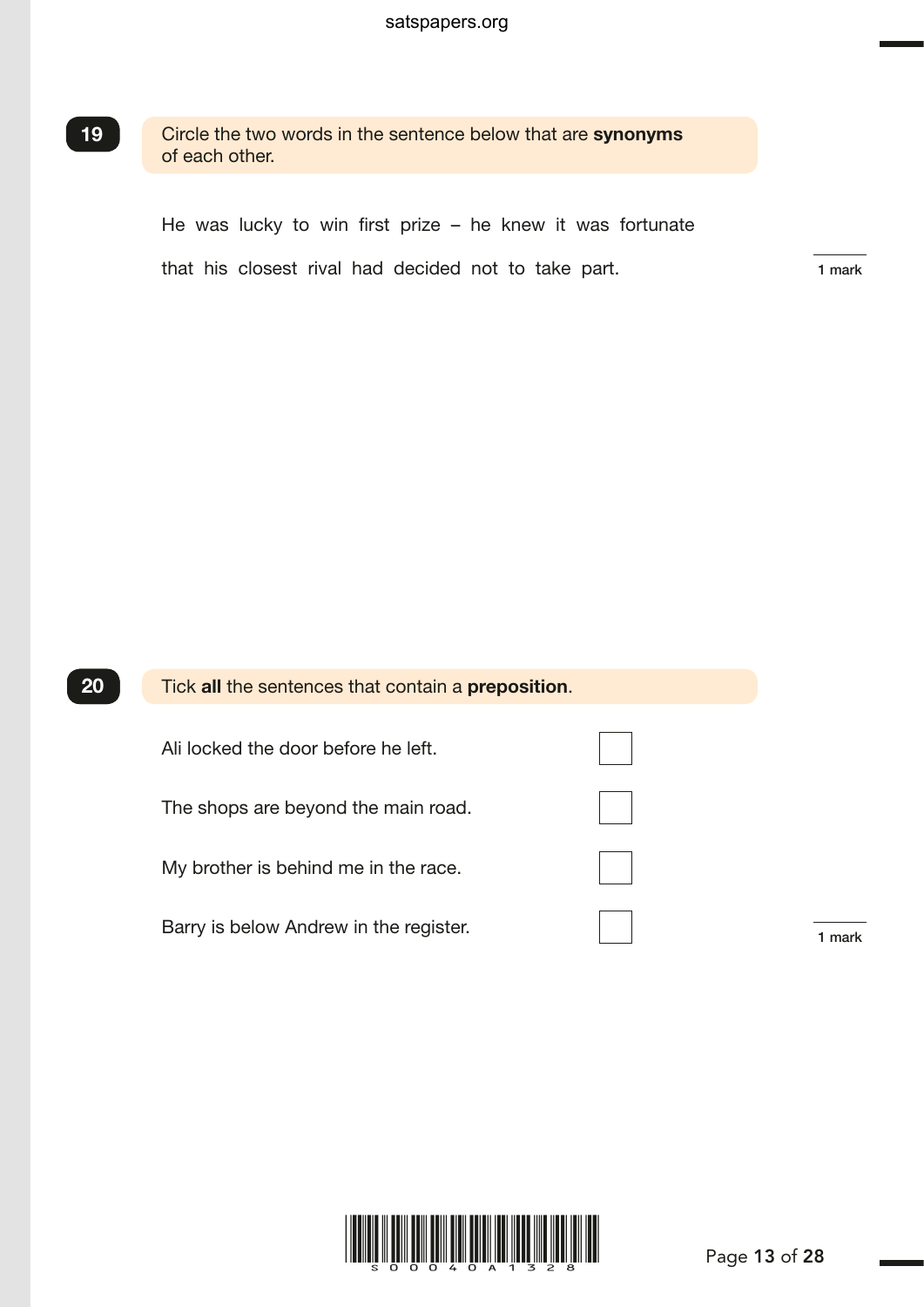Write a sentence using the word cover as a noun. Remember to punctuate your answer correctly.

1 mark

Write a sentence using the word cover as a verb. Remember to punctuate your answer correctly.

1 mark

What does the root struct mean in the word family below?

destruction structure reconstruct



 $\overline{1}$  mark  $\overline{1}$  mark  $\overline{1}$  mark  $\overline{1}$  mark  $\overline{1}$  mark  $\overline{1}$  mark  $\overline{1}$  mark  $\overline{1}$  mark  $\overline{1}$  mark  $\overline{1}$  mark  $\overline{1}$  mark  $\overline{1}$  mark  $\overline{1}$  mark  $\overline{1}$  mark  $\overline{1}$  mark  $\overline{1}$  ma



22

21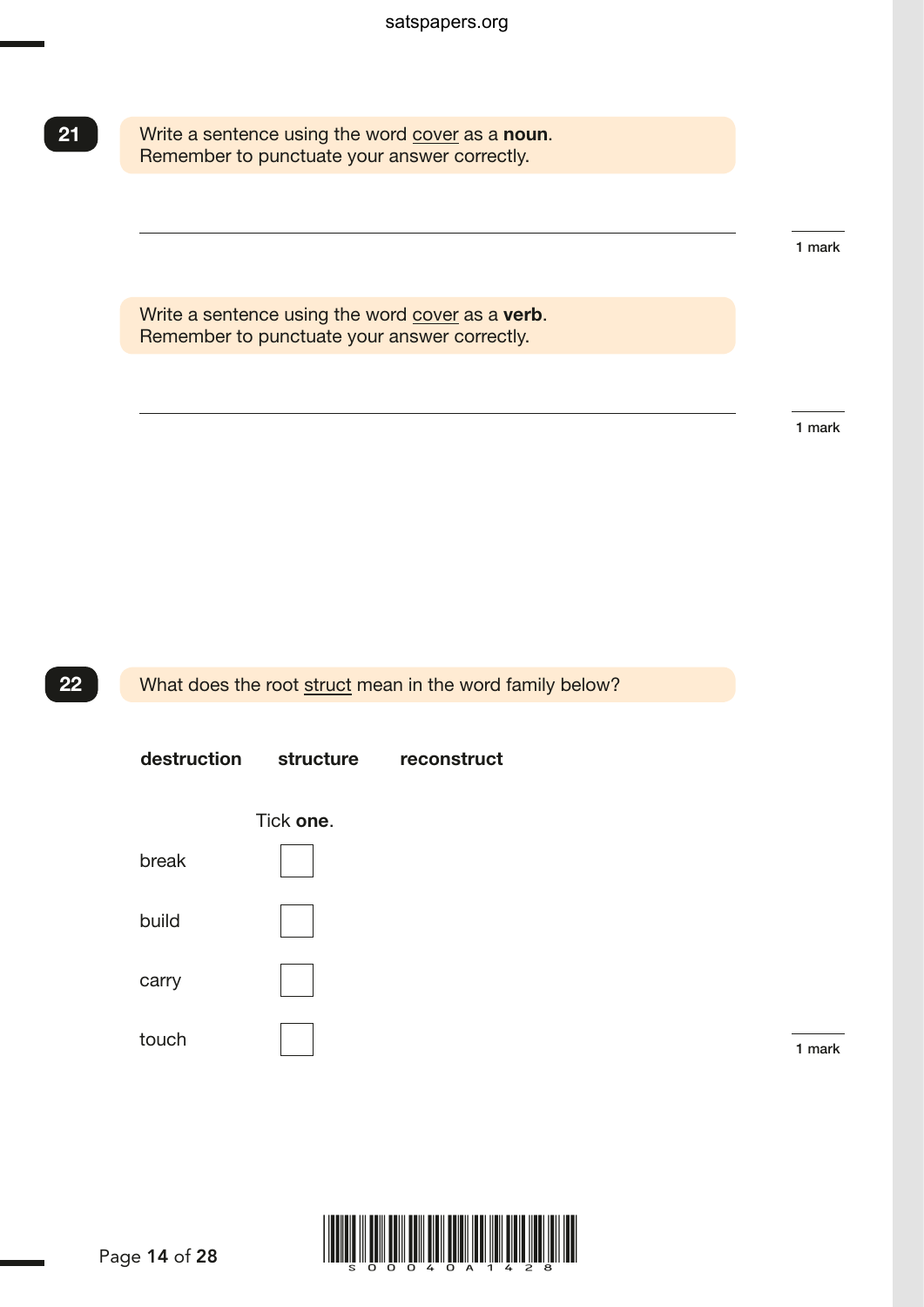Draw a line to match each word to its correct antonym.



1 mark

G003908.p1 – 18 March 2015 3:23 PM – Version 5



Rewrite the sentence below, adding a subordinate clause. Remember to punctuate your answer correctly.

The children played on the swings.

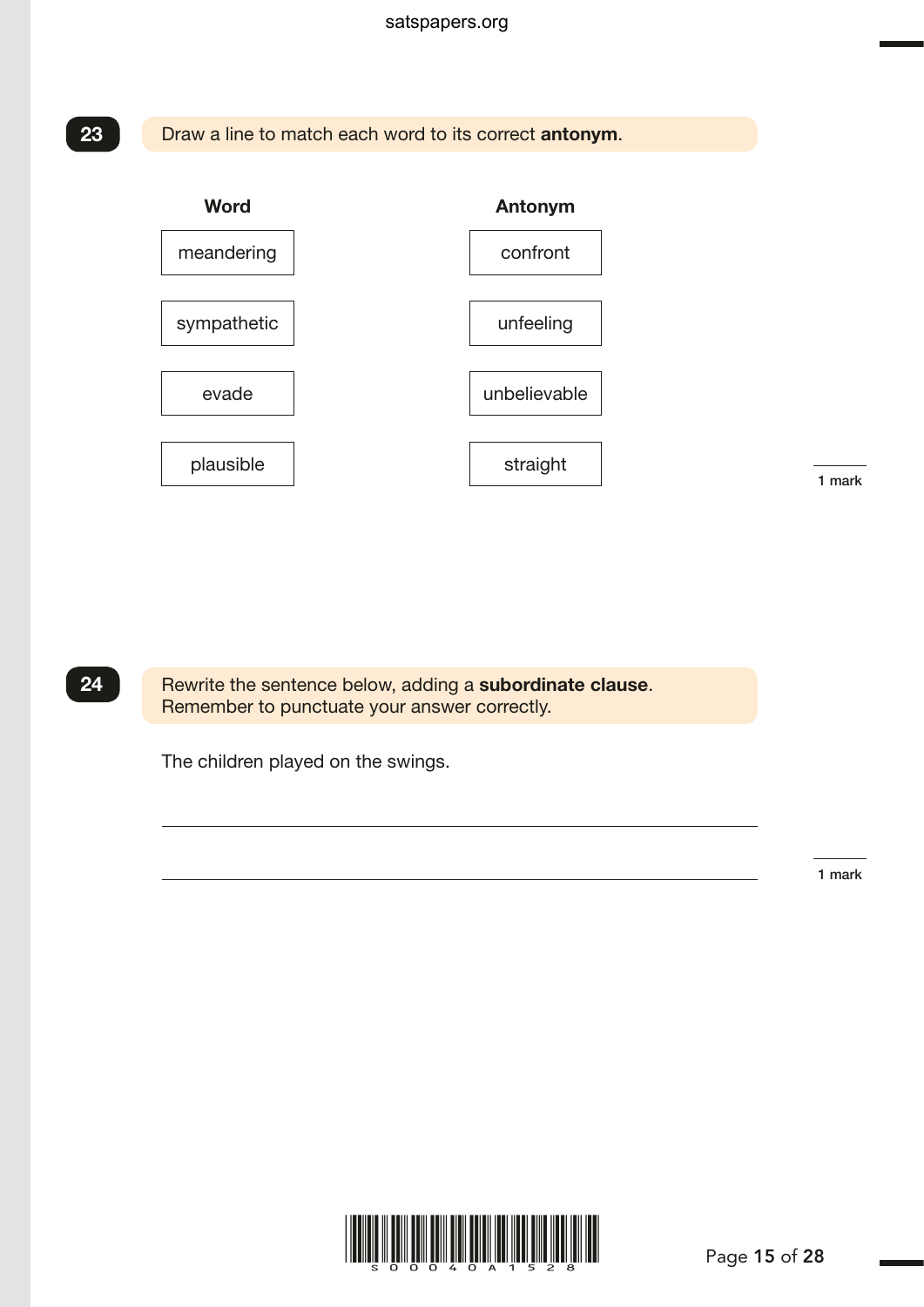Label the boxes with V (verb), S (subject) and O (object) to show the parts of the sentence.

Nadia ate strawberries.



1 mark



Circle all the words in the sentences below that should start with a capital letter.

 henry tudor married his first wife, catherine, in june 1509. they married in london. 1 mark

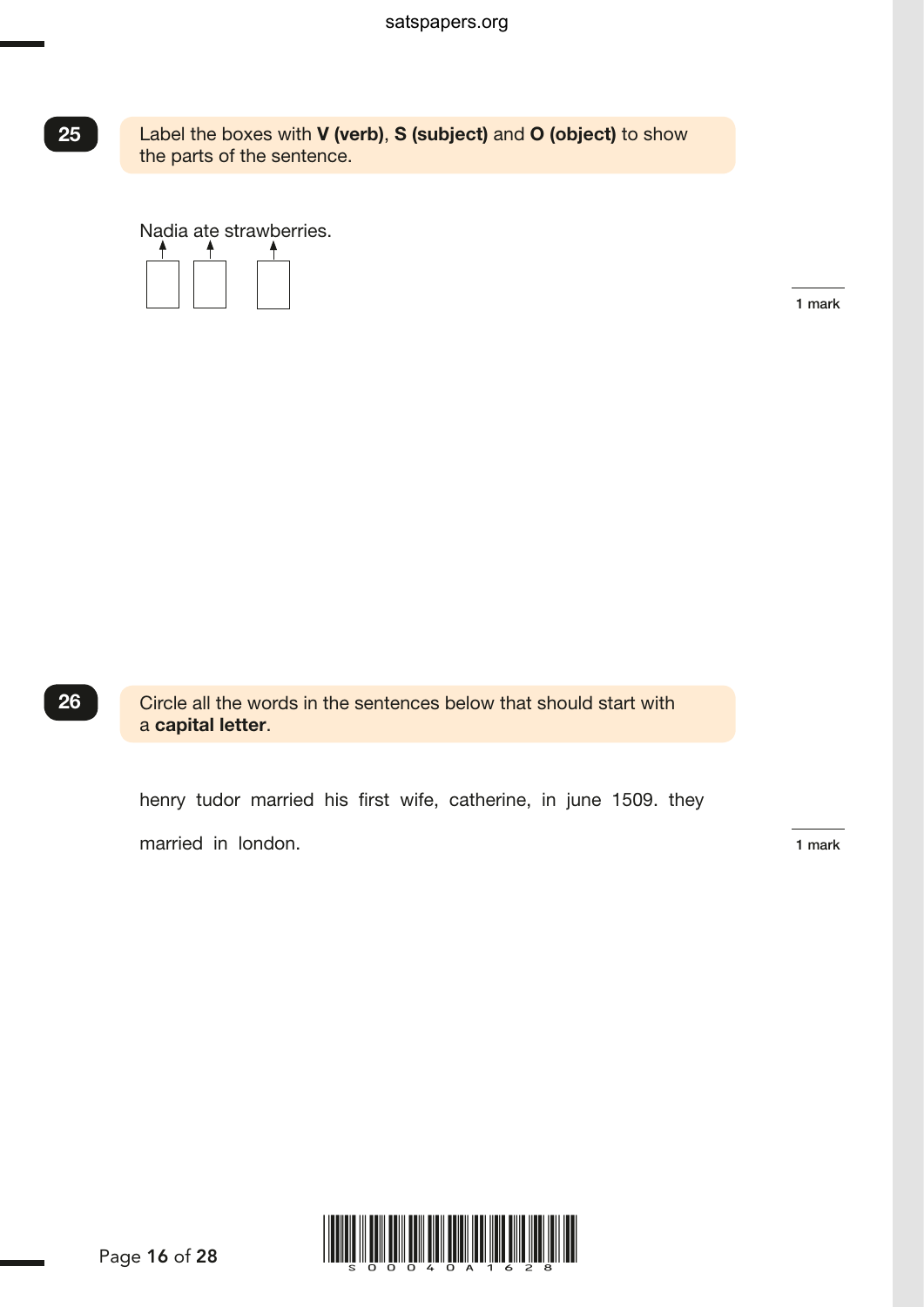| 27 | Which sentence is written in the <b>active voice</b> ? |           |
|----|--------------------------------------------------------|-----------|
|    |                                                        | Tick one. |
|    | The book was returned to the library yesterday.        |           |
|    | The assembly was held in the hall.                     |           |
|    | The bad weather led to the cancellation.               |           |
|    | The floods were caused by the heavy rain.              |           |
|    |                                                        |           |

| 28 | Which sentence is punctuated correctly?                                  |           |
|----|--------------------------------------------------------------------------|-----------|
|    |                                                                          | Tick one. |
|    | The wind was blowing howling, actually, so<br>we headed - for home.      |           |
|    | The wind was blowing $-$ howling, actually $-$ so<br>we headed for home. |           |
|    | The wind was blowing, howling $-$ actually $-$ so<br>we headed for home. |           |
|    | The wind was blowing howling actually $-$ so<br>we headed for home.      |           |



G003612.p1 – 18 March 2015 3:54 PM – Version 2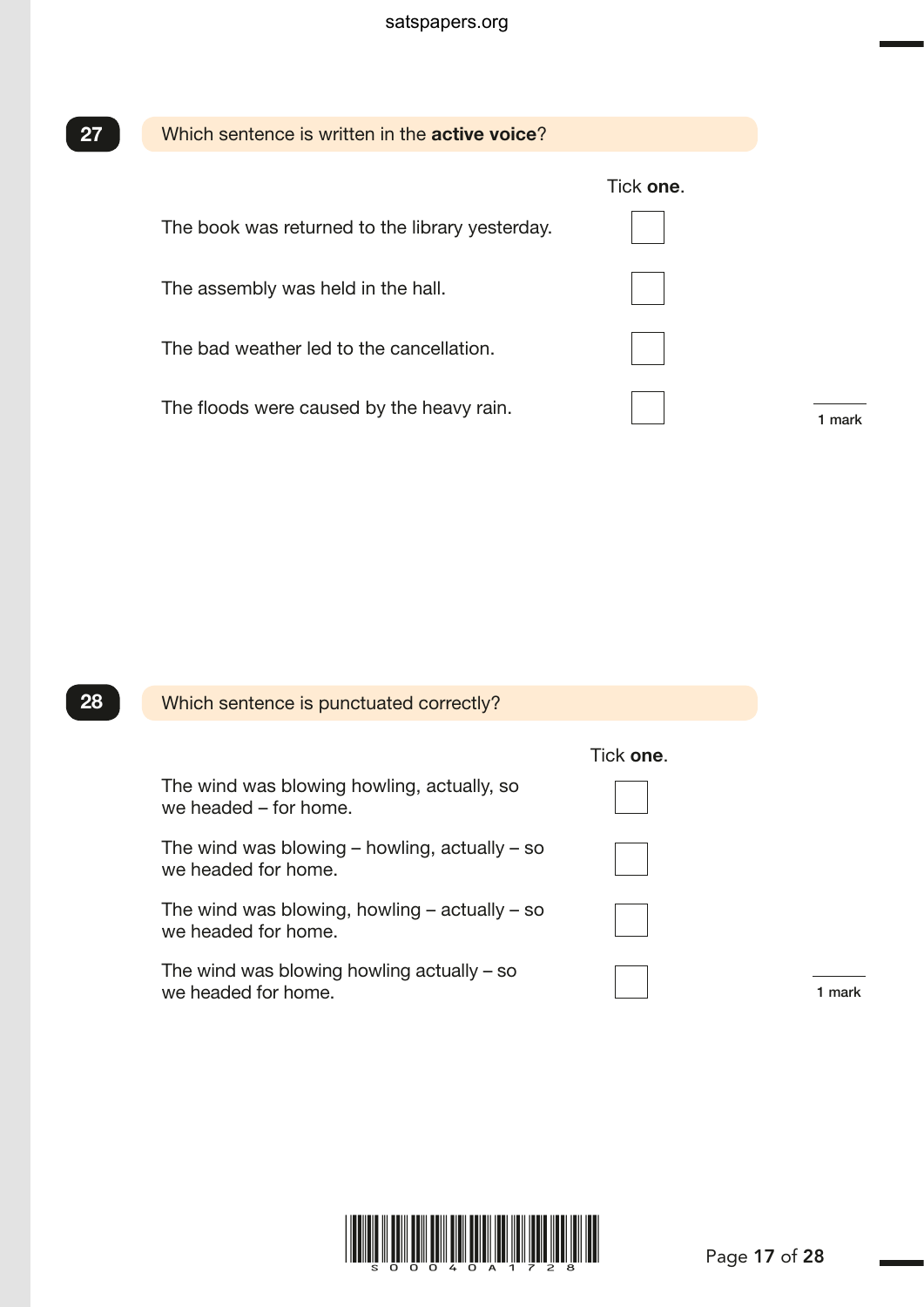#### satspapers.org



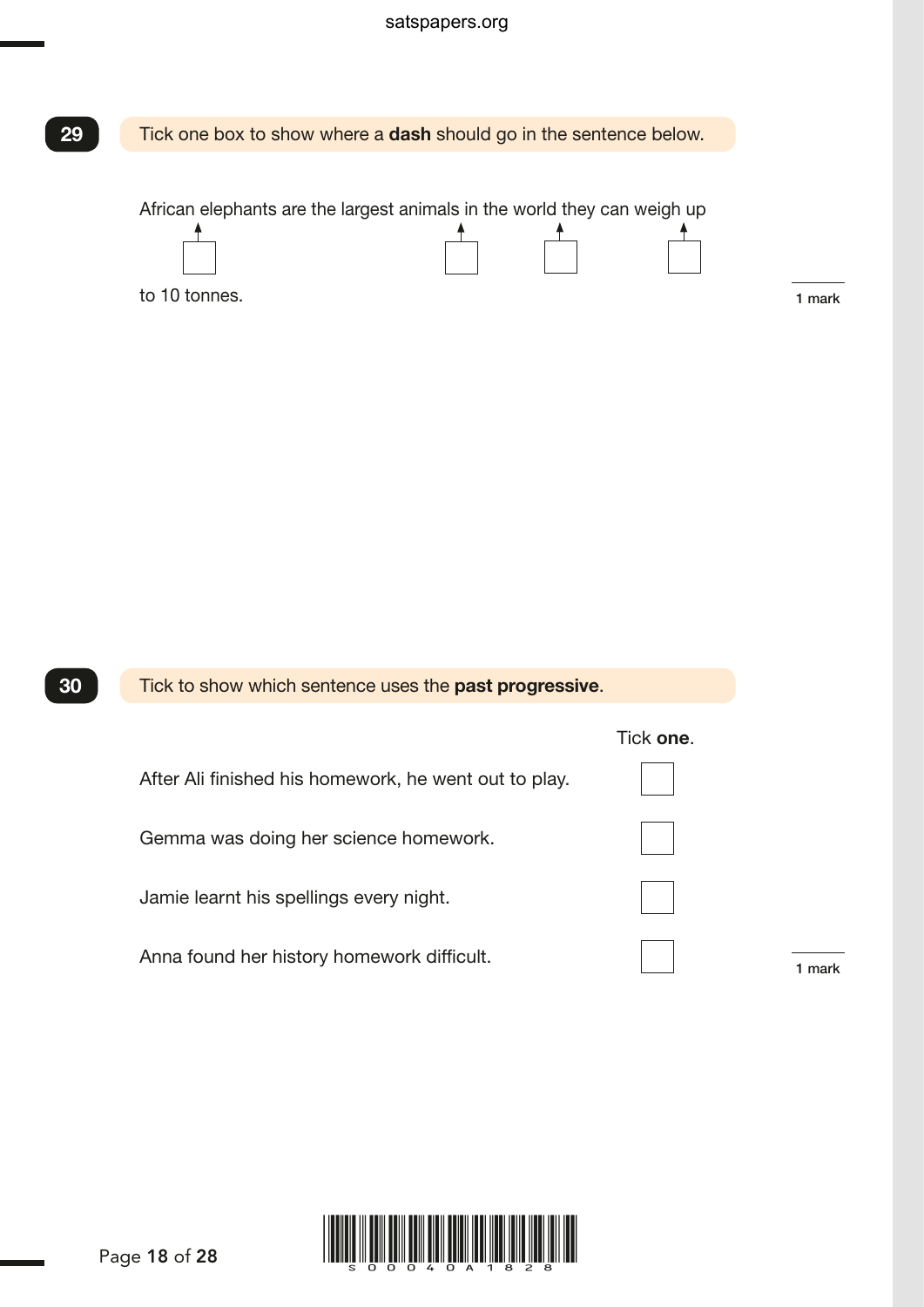| Which of the sentences is a command?                          |           |
|---------------------------------------------------------------|-----------|
|                                                               | Tick one. |
| After you wash the dog, you will need to dry it with a towel. |           |
| Before you go out, ask your mother for the shopping list.     |           |
| I want you to clean out the playhouse this afternoon.         |           |
| Here is a list of jobs you must finish before lunchtime.      |           |
|                                                               |           |
|                                                               |           |
|                                                               |           |
|                                                               |           |
|                                                               |           |
|                                                               |           |
| Rewrite the sentence below as direct speech.                  |           |

Remember to punctuate your answer correctly.

She asked if he wanted a banana.

She asked him,

1 mark



G003557.p1 – 18 March 2015 4:20 PM – Version 1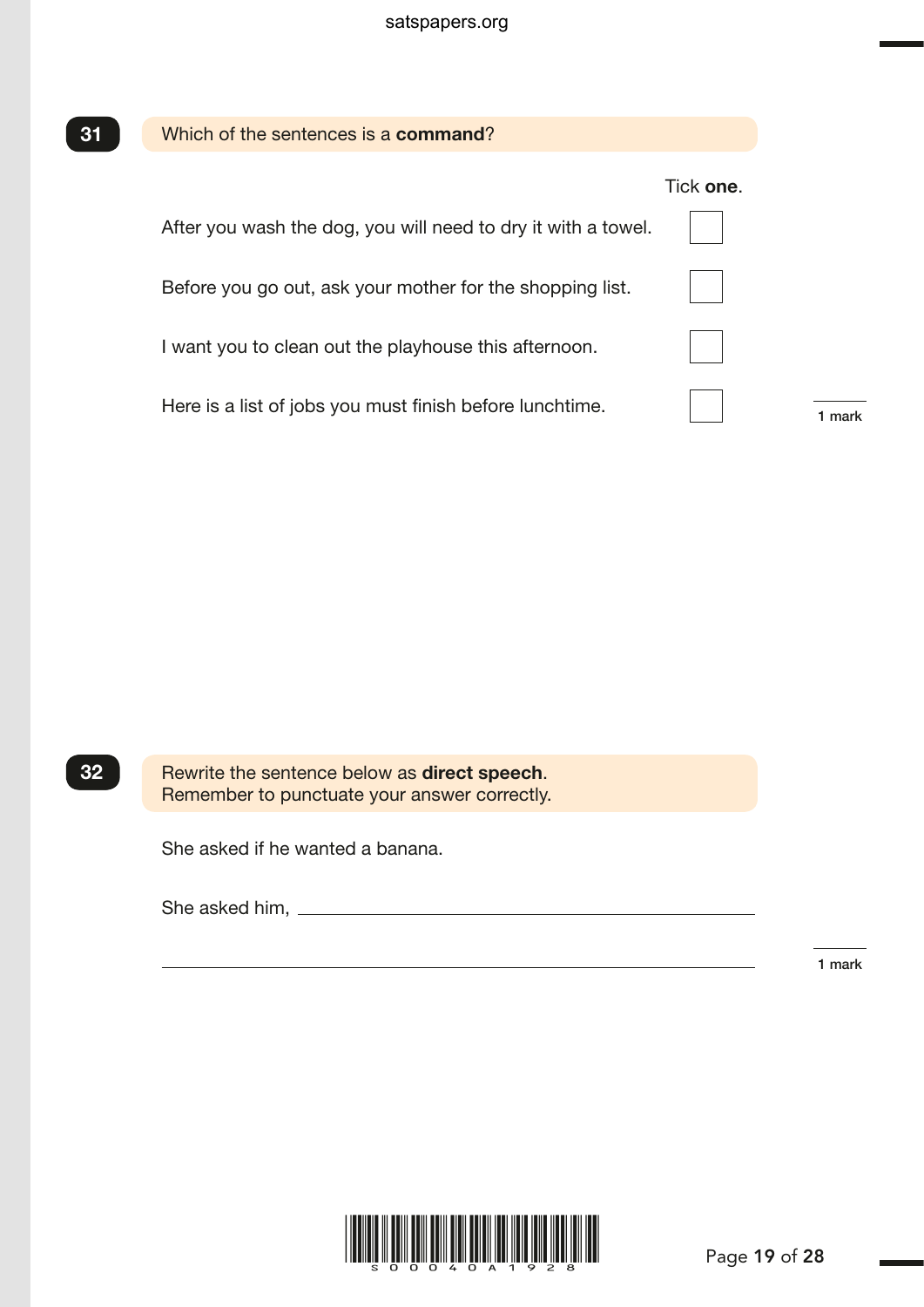Insert a pair of **brackets** in the correct place in the sentence below.

 Lisa who had been playing the piano since she was nine had achieved Grade 7.

Tick one box in each row to show whether the underlined word is an adjective or an adverb.

| <b>Sentence</b>                        | <b>Adjective</b> | <b>Adverb</b> |
|----------------------------------------|------------------|---------------|
| It is a <i>direct</i> flight to Spain. |                  |               |
| I hate arriving late.                  |                  |               |
| The door opened wide.                  |                  |               |
| That is the wrong spelling.            |                  |               |

1 mark



Page 20 of 28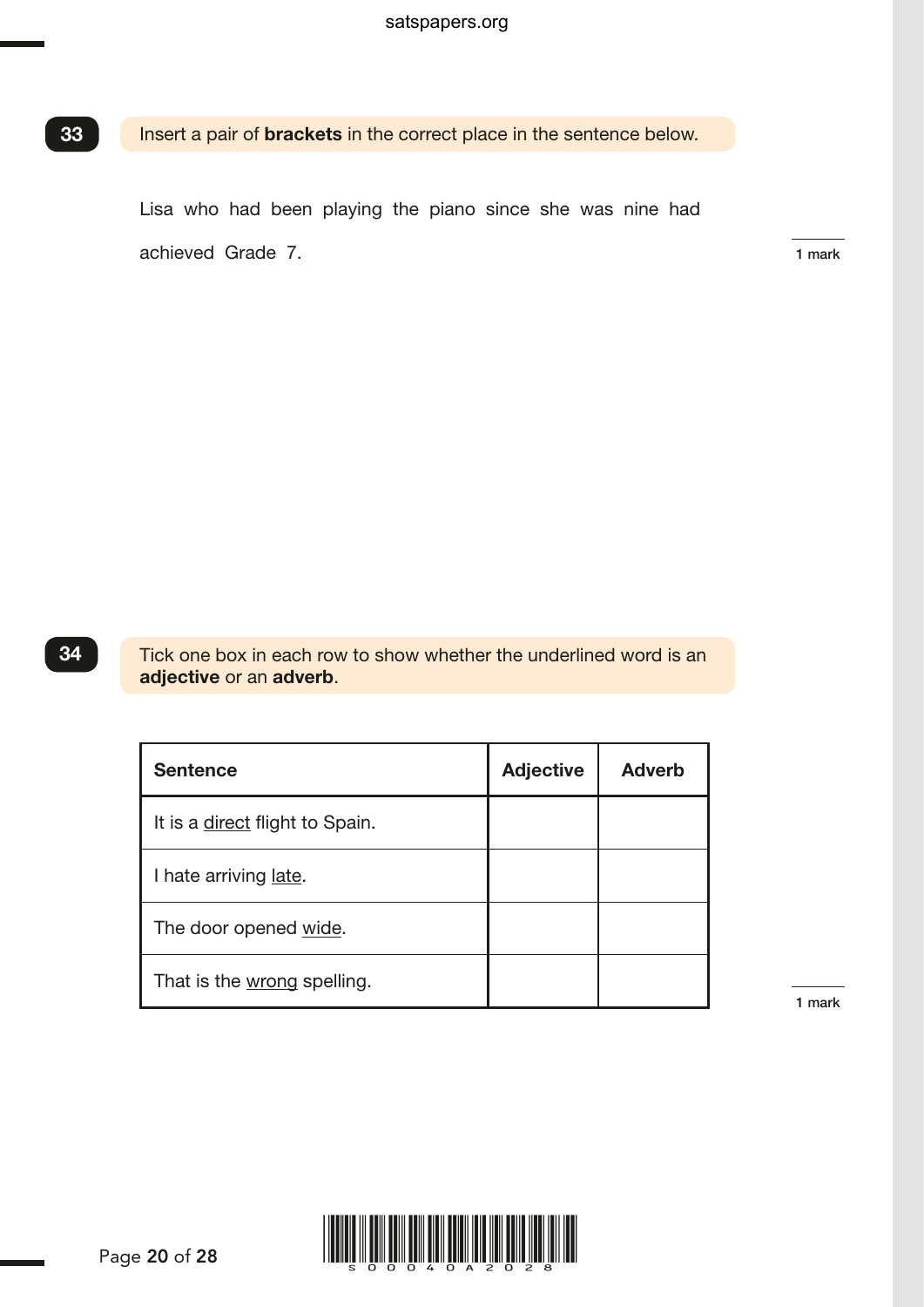



G003645.p1 – 18 March 2015 1:07 PM – Version 3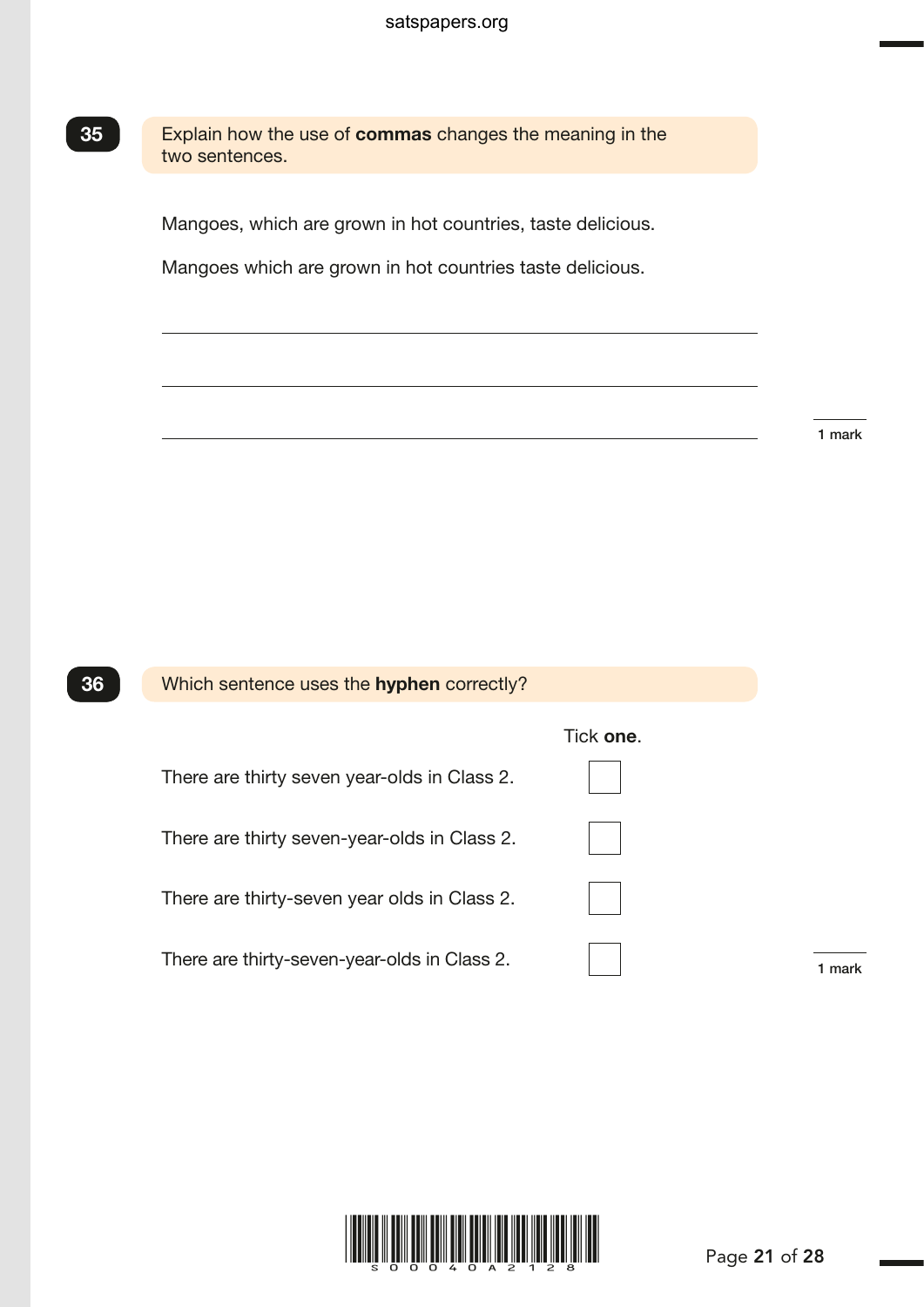Rewrite the sentence below so that it is written in the passive voice. Remember to punctuate your answer correctly. 37<br>
Rewrite the sentence below so that it is written in the passive voice.<br>
Remember to punctuate your answer correctly.<br>
The pouring rain drenched us.<br>
Tick one box in each row to show whether the word <u>after</u> is used as

The pouring rain drenched us.

1 mark

#### 38

a subordinating conjunction or as a preposition.

| <b>Sentence</b>                                      | after used as a<br>subordinating<br>conjunction | after used as a<br>preposition |
|------------------------------------------------------|-------------------------------------------------|--------------------------------|
| He moved here after the end<br>of the war.           |                                                 |                                |
| Entry is free after 5pm in<br>the evening.           |                                                 |                                |
| I went to the cinema after<br>I had eaten my dinner. |                                                 |                                |

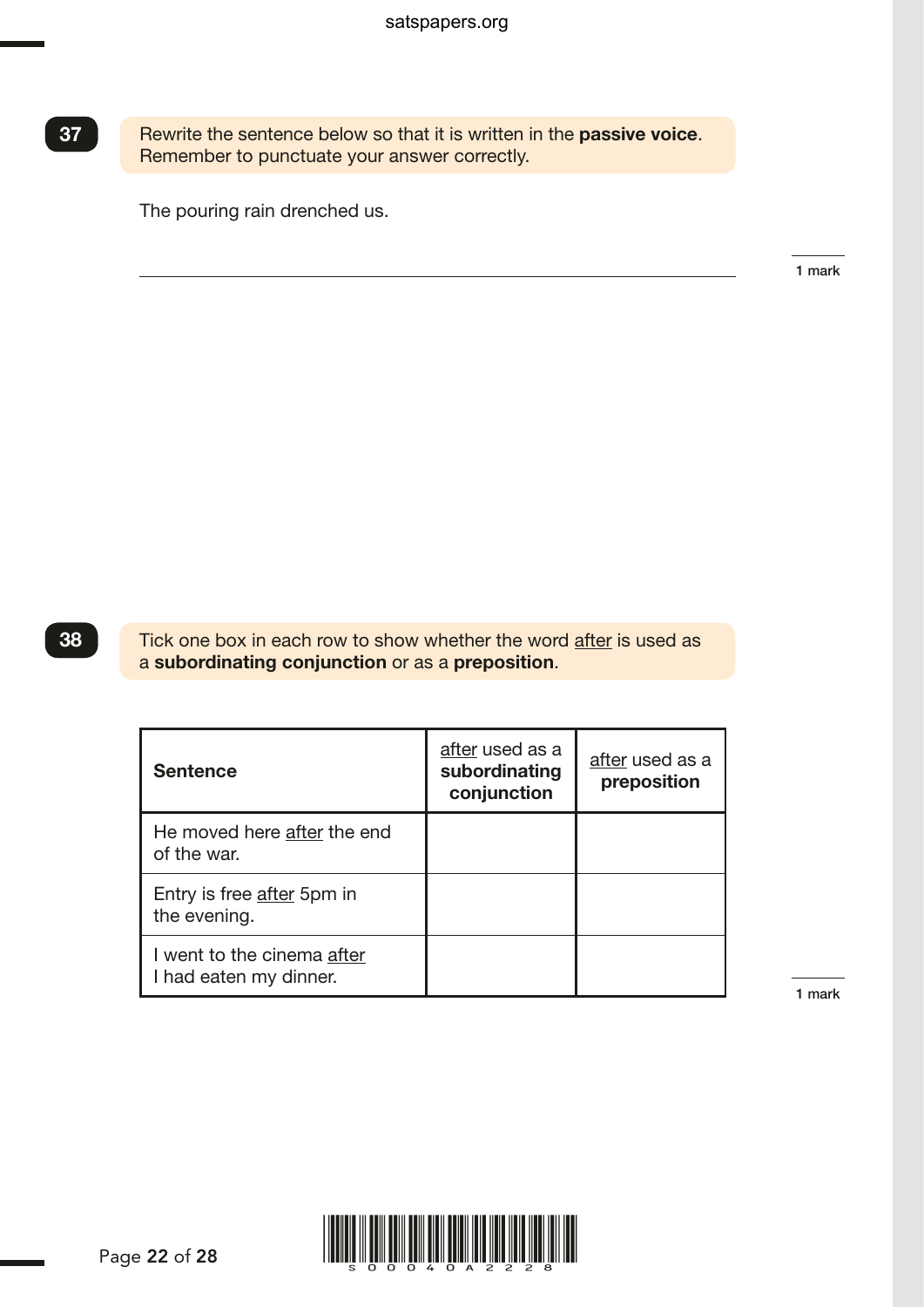#### Complete the table below by adding a suffix to each noun to make an adjective.

| <b>Noun</b> | <b>Adjective</b> |
|-------------|------------------|
| care        |                  |
| nature      |                  |
| mess        |                  |
| danger      |                  |
| beauty      |                  |

1 mark and 2015 9:20 AM – 19 March 2015 9:20 AM – Version 3:20 AM – Version 3:20 AM – Version 3:20 AM – Version 3:20<br>Participate 3:20 AM – Version 3:20 AM – Version 3:20 AM – Version 3:20 AM – Version 3:20 AM – Version 3:20 AM

G003804.p1 – 12 May 2015 12:05 PM – Version 3

## 40

39

Tick one box in each row to show if the underlined conjunction is a subordinating conjunction or a co-ordinating conjunction.

| <b>Sentence</b>                                                    | <b>Subordinating</b><br>conjunction | Co-ordinating<br>conjunction |
|--------------------------------------------------------------------|-------------------------------------|------------------------------|
| I like ice-skating and roller-skating.                             |                                     |                              |
| Jamie likes roller-skating, but he<br>has never tried ice-skating. |                                     |                              |
| Jamie will go ice-skating if I go<br>with him                      |                                     |                              |

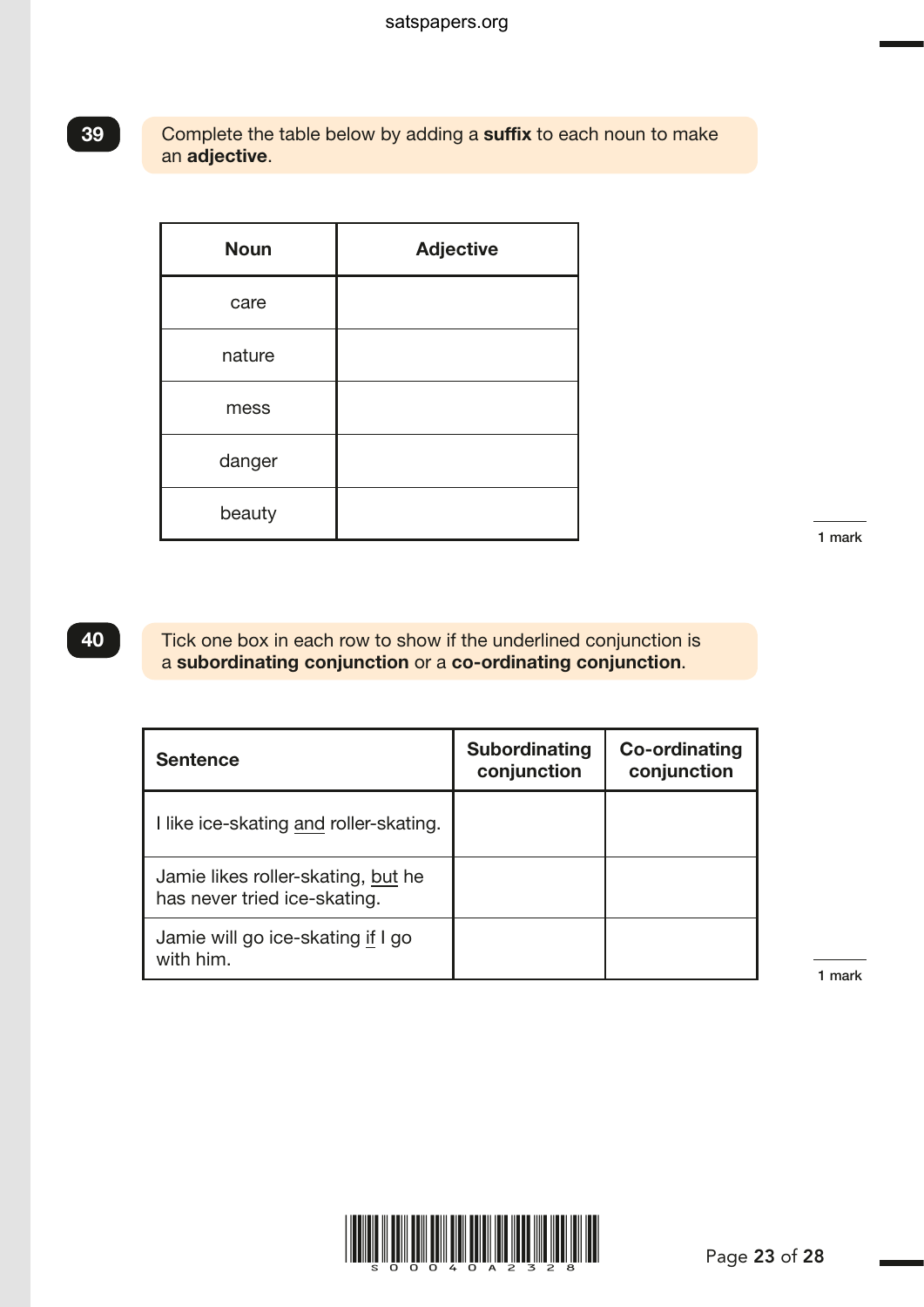| 41 | Complete the sentence below so that it uses the subjunctive form.                                           |        |
|----|-------------------------------------------------------------------------------------------------------------|--------|
|    | If I ___________ to have one wish, it would be for good health.                                             | 1 mark |
| 42 | Circle all the determiners in the sentence below.<br>Two apple trees screened the open windows on one side. | 1 mark |
|    |                                                                                                             |        |
| 43 | Underline the longest possible noun phrase in the sentence below.                                           |        |

That book about the Romans was interesting. That book about the Romans was interesting.

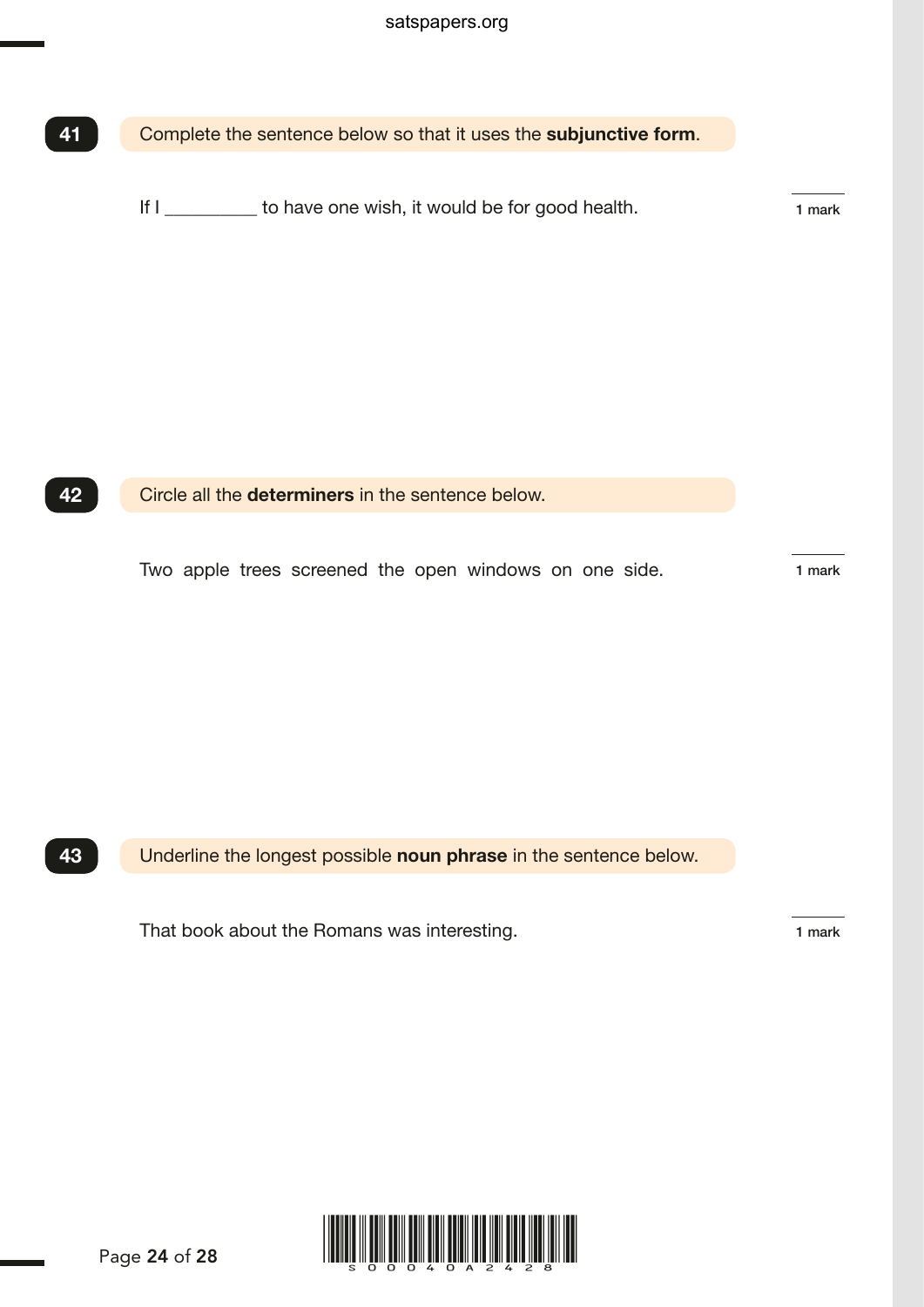Underline the verb form that is in the present perfect in the passage below.

Rachel loves music and has wanted to learn how to play the piano for

years. She was hoping for piano lessons, and was delighted when her

parents gave her a keyboard for her birthday. The many control of the state of the mark

G003879.p1 – 19 March 2015 9:31 AM – Version 2

## XX 45

Write a sentence that lists all the information given in the box below. Remember to punctuate your answer correctly.

#### Milkshake ingredients

bananas

semi-skimmed milk

honey

marshmallows (for decoration)

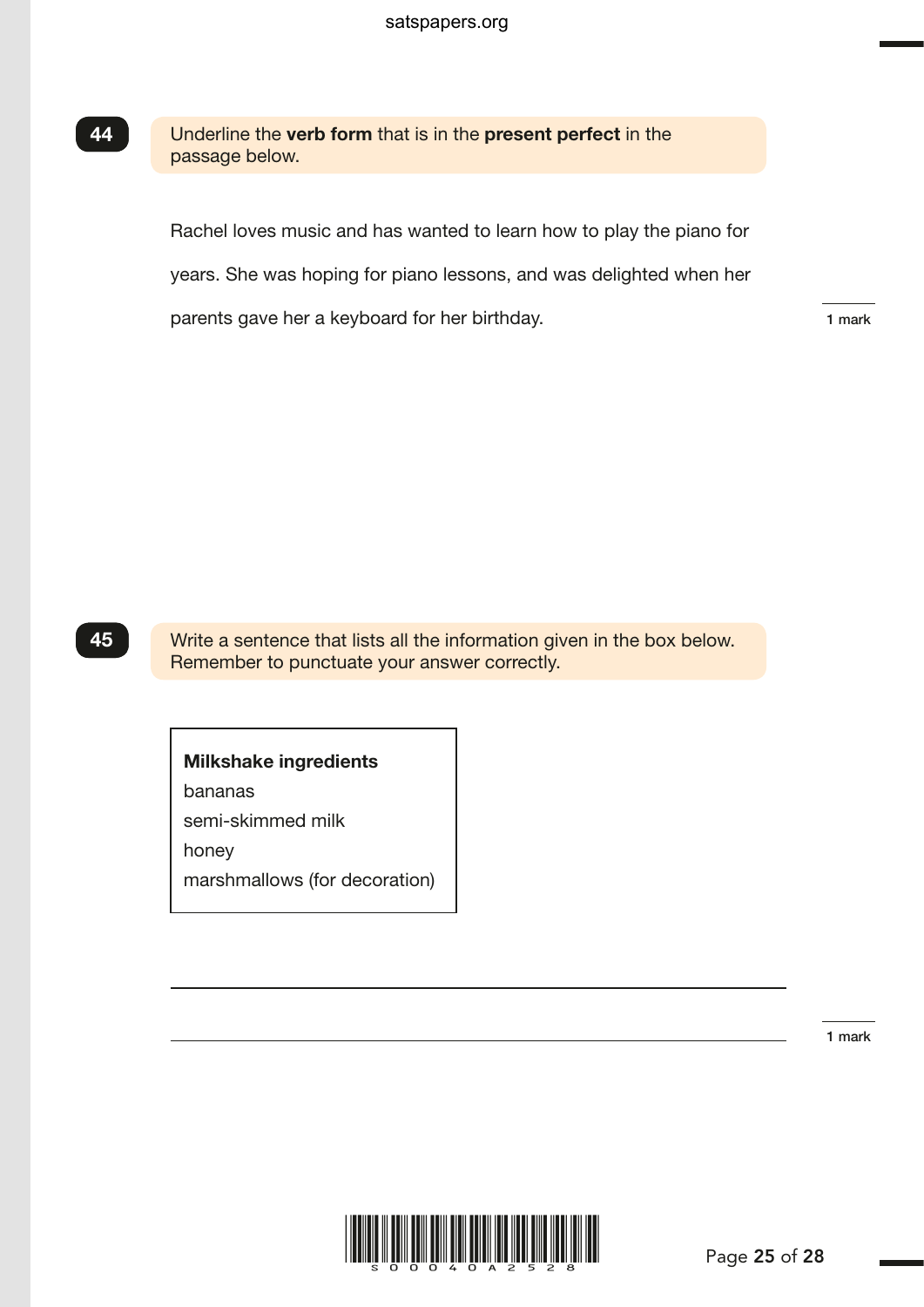Complete the sentence below with a possessive pronoun.

They are \_\_\_\_\_\_\_\_\_\_\_\_\_\_\_\_\_\_\_\_\_.

47

Circle the **adverb** in the sentence below.

"Soon," he thought, "I'll be able to see my family." The 1 mark

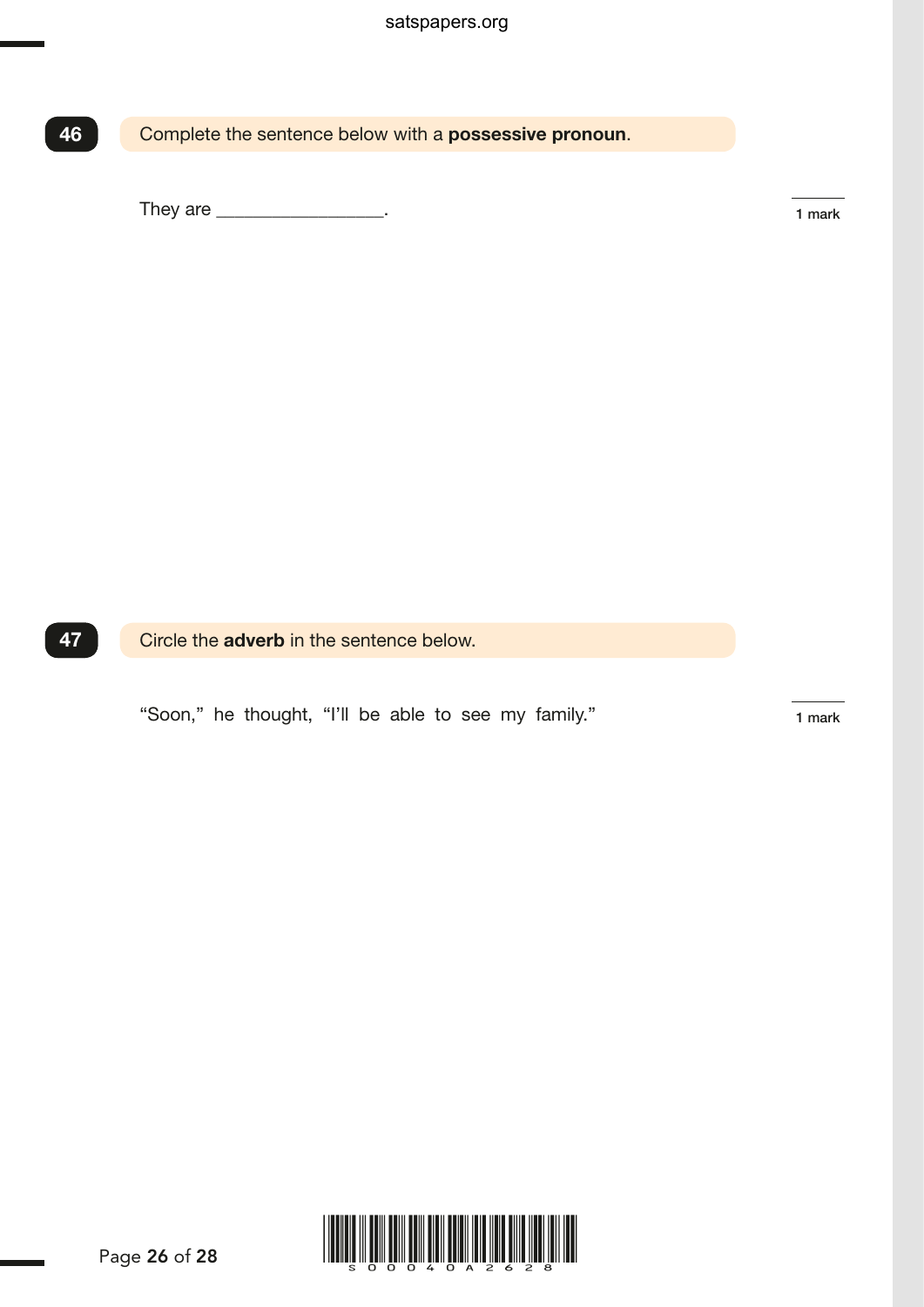#### Insert a colon in the correct place in the sentence below. 48

The school offered three clubs for its pupils art and craft,

dance and chess. 1 mark

G004744.p1 – 19 March 2015 9:58 AM – Version 2